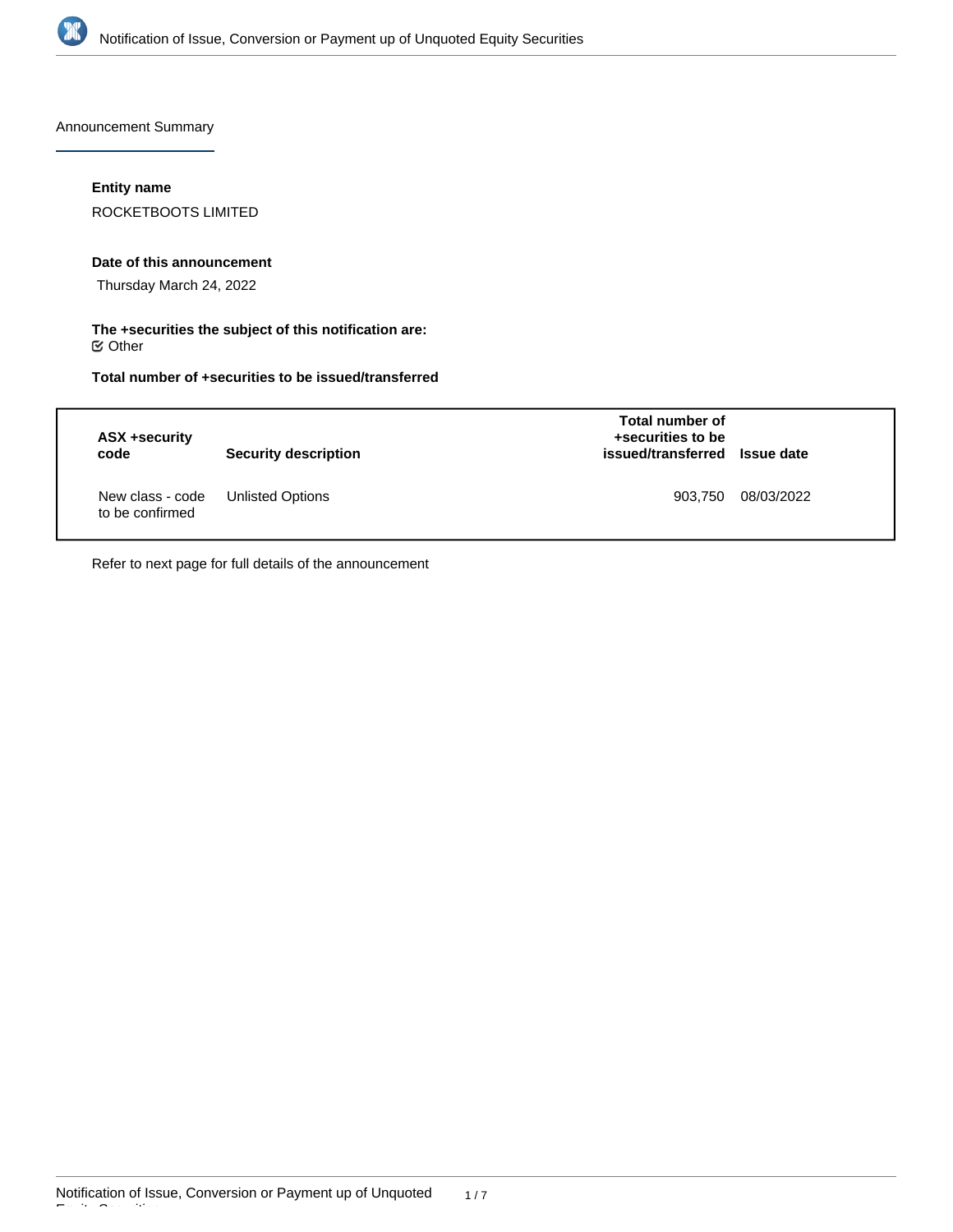

Part 1 - Entity and announcement details

## **1.1 Name of entity**

ROCKETBOOTS LIMITED

We (the entity named above) give notice of the issue, conversion or payment up of the following unquoted +securities.

**1.2 Registered number type** ABN

**Registration number** 83165522887

**1.3 ASX issuer code** ROC

### **1.4 The announcement is** New announcement

**1.5 Date of this announcement** 24/3/2022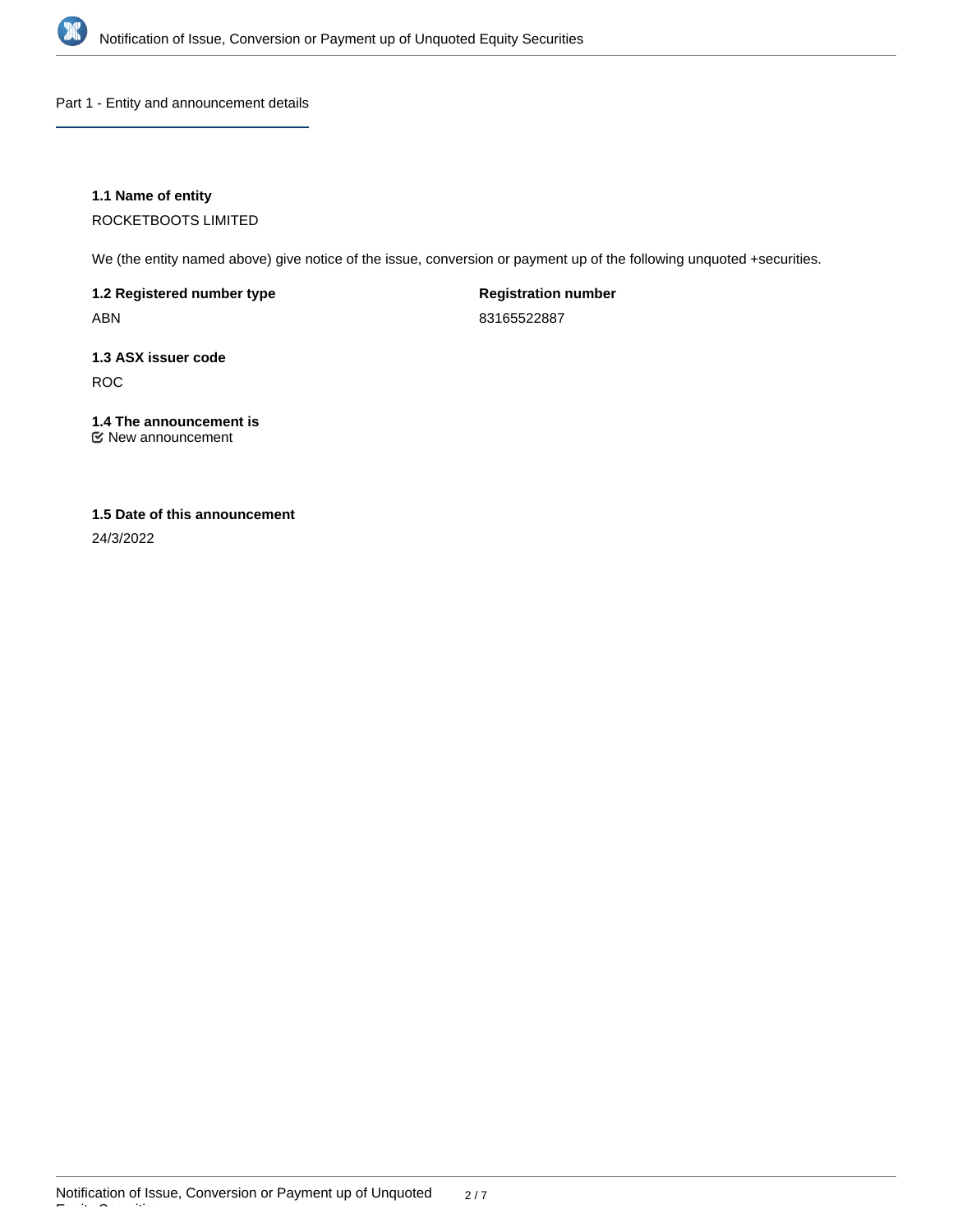

## Part 2 - Issue details

**2.1 The +securities the subject of this notification are:**

Other

## **Please specify**

In regards to an Appendix 3B lodged on 08/03/22, 903,750 unquoted options were issued.

### **2.2a This notification is given in relation to an issue of +securities in a class which is not quoted on ASX and which:**

does not have an existing ASX security code ("new class")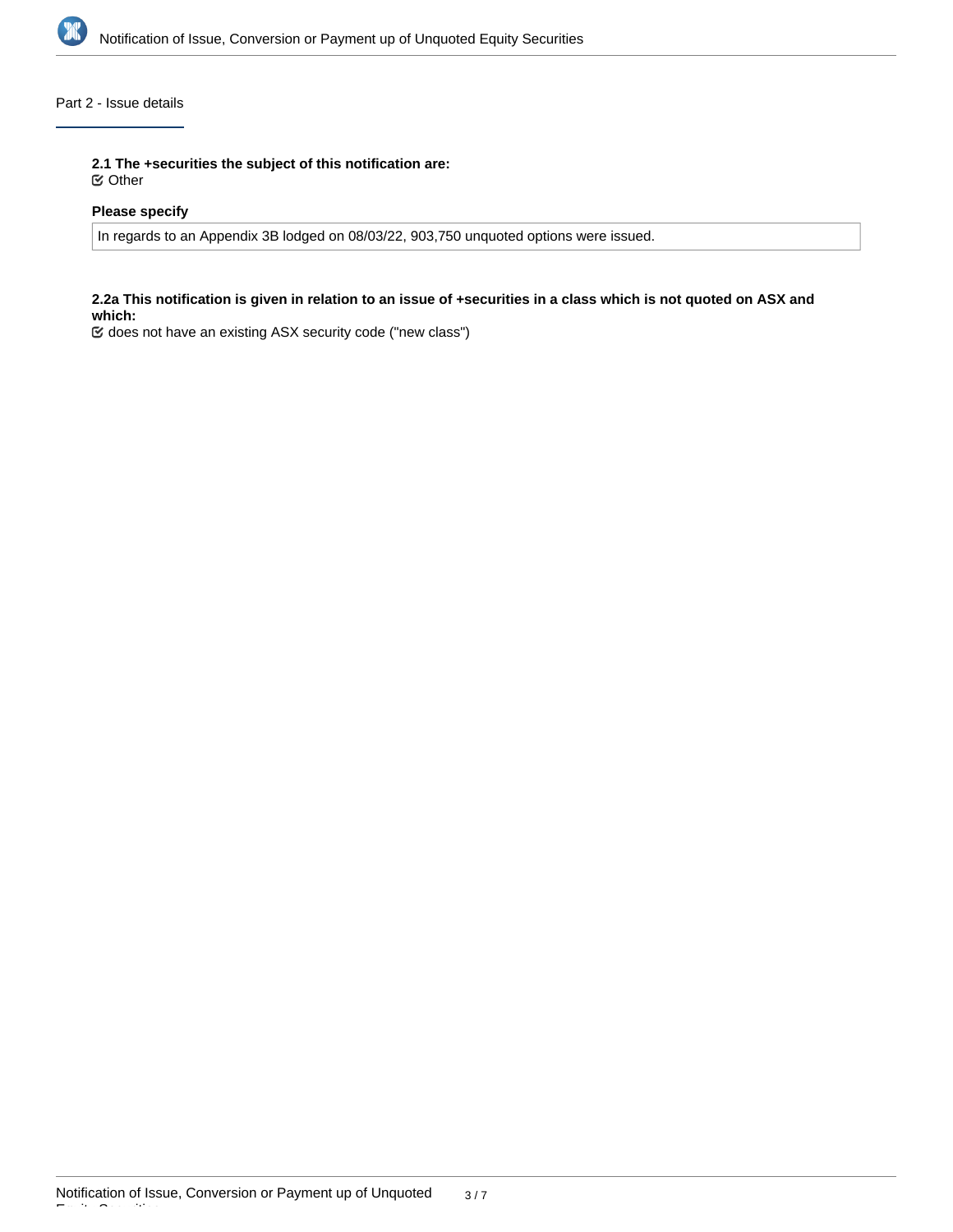

Part 3C - number and type of +securities the subject of this notification (new class) where issue has not previously been notified to ASX

#### in an Appendix 3B

#### **New +securities**

| <b>ASX +security code</b>                                         |                       | +Security description                                                                                                                  |
|-------------------------------------------------------------------|-----------------------|----------------------------------------------------------------------------------------------------------------------------------------|
| New class - code to be confirmed                                  |                       | <b>Unlisted Options</b>                                                                                                                |
| +Security type                                                    |                       | <b>ISIN code</b>                                                                                                                       |
| Options                                                           |                       |                                                                                                                                        |
| Date the +securities the subject of this notification were issued |                       |                                                                                                                                        |
| 8/3/2022                                                          |                       |                                                                                                                                        |
| $\alpha$ Yes                                                      |                       | Will all the +securities issued in this class rank equally in all respects from their issue date?                                      |
|                                                                   |                       |                                                                                                                                        |
|                                                                   |                       | Have you received confirmation from ASX that the terms of the +securities are appropriate and equitable under                          |
| listing rule 6.1?<br>$\mathfrak{C}$ No<br>issued.                 |                       |                                                                                                                                        |
|                                                                   |                       |                                                                                                                                        |
|                                                                   |                       |                                                                                                                                        |
| <b>Options Details</b><br>+Security currency                      | <b>Exercise price</b> | Please provide a URL link for a document lodged with ASX setting out the material terms of the +securities being<br><b>Expiry date</b> |

**Details of the existing class of +security that will be issued upon exercise or conversion of this new class of company option**

**Other** 

Equity Securities

## **Description**

Options unlisted

# **Any other information the entity wishes to provide about the +securities the subject of this notification**

Voluntary escrow for 2 years from date of issue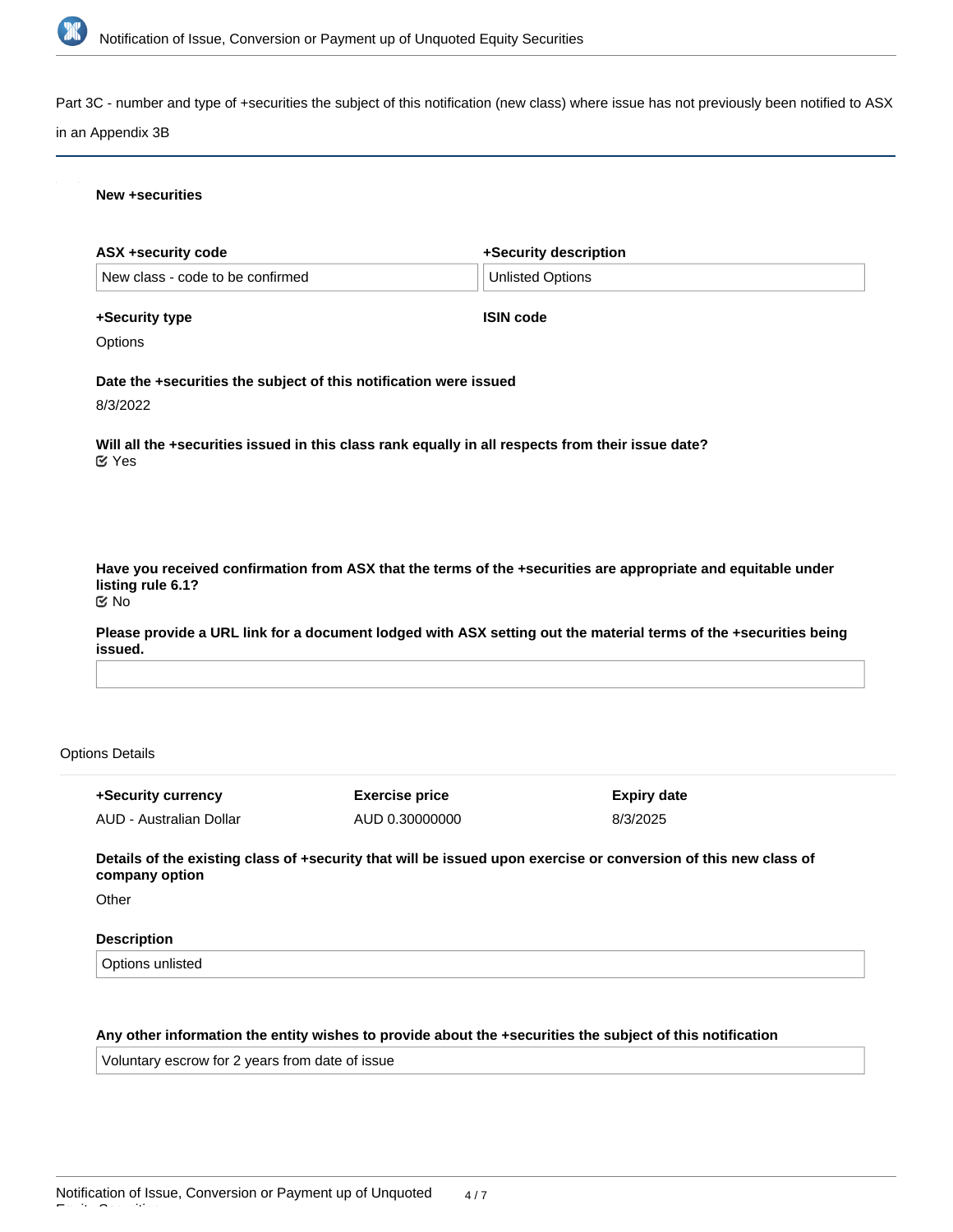

**Please provide any further information needed to understand the circumstances in which you are notifying the issue of these +securities to ASX, including why the issue of the +securities has not been previously announced to the market in an Appendix 3B**

These options were announced in an Appendix 3B on 08 March 2022

Issue details

#### **Number of +securities**

903,750

### **Were the +securities issued for a cash consideration?**

No

### **Please describe the consideration being provided for the +securities**

Provision of corporate advisory services

#### **Purpose of the issue**

To pay for services rendered

# **Additional Details**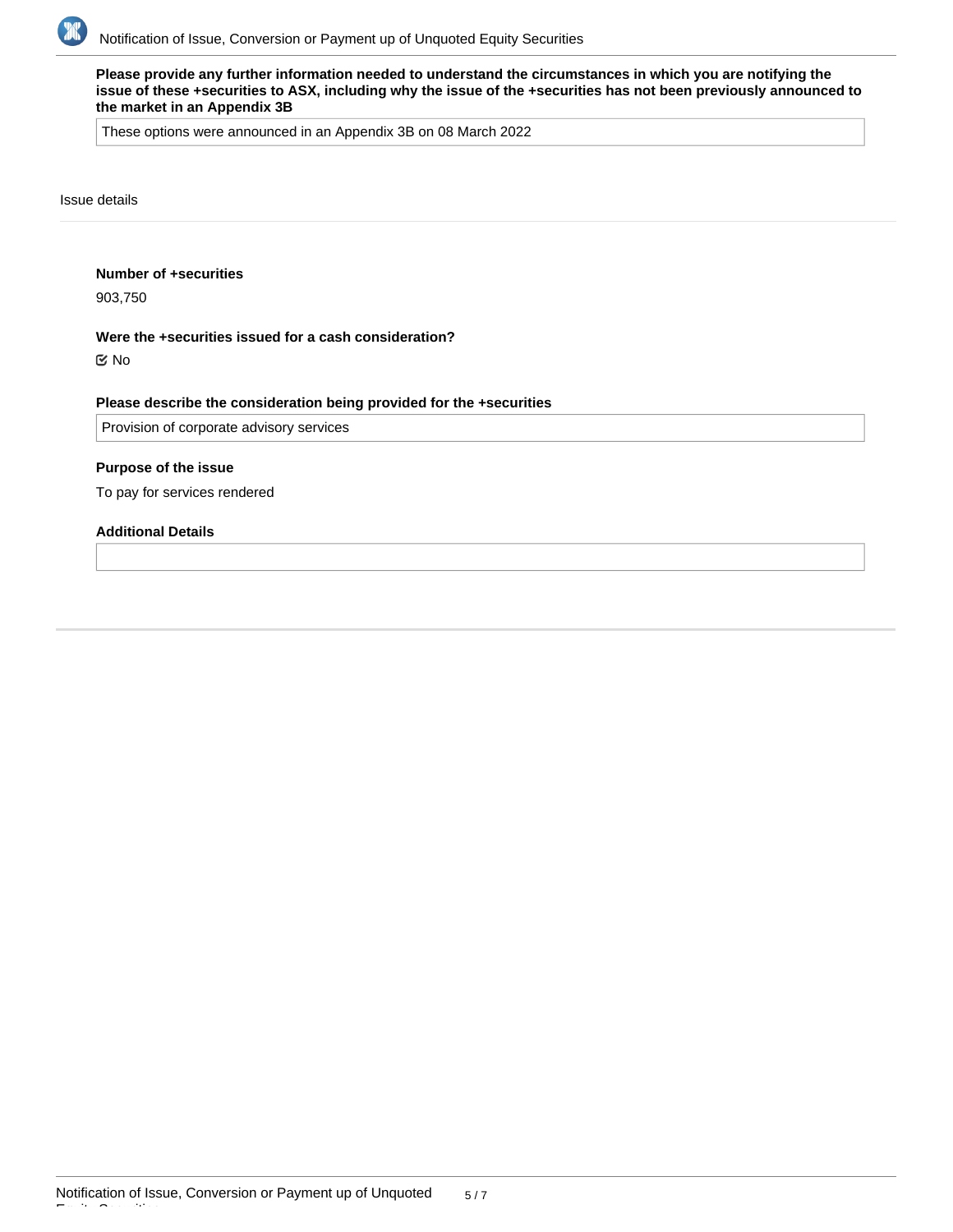

Part 4 - +Securities on issue

| Following the issue, conversion or payment up of the +securities the subject of this application, the +securities of<br>the entity will comprise:<br>(A discrepancy in these figures compared to your own may be due to a matter of timing if there is more than one<br>application for quotation/issuance currently with ASX for processing.) |                                         |  |  |  |  |
|------------------------------------------------------------------------------------------------------------------------------------------------------------------------------------------------------------------------------------------------------------------------------------------------------------------------------------------------|-----------------------------------------|--|--|--|--|
| 4.1 Quoted + Securities (Total number of each + class of + securities quoted)                                                                                                                                                                                                                                                                  |                                         |  |  |  |  |
| ASX +security code and description                                                                                                                                                                                                                                                                                                             | Total number of<br>+securities on issue |  |  |  |  |
| ROC: ORDINARY FULLY PAID                                                                                                                                                                                                                                                                                                                       | 31,750,000                              |  |  |  |  |
| 4.2 Unquoted +Securities (Total number of each +class of +securities issued but not quoted on ASX)                                                                                                                                                                                                                                             |                                         |  |  |  |  |
|                                                                                                                                                                                                                                                                                                                                                | Total number of                         |  |  |  |  |

| ASX +security code and description                  | +securities on issue |
|-----------------------------------------------------|----------------------|
| ROCAA: ORDINARY FULLY PAID RESTRICTED               | 28,500,000           |
| ROCAB: OPTION EXPIRING 07-DEC-2024 RESTRICTED       | 903.750              |
| New class - code to be confirmed : Unlisted Options | 903.750              |